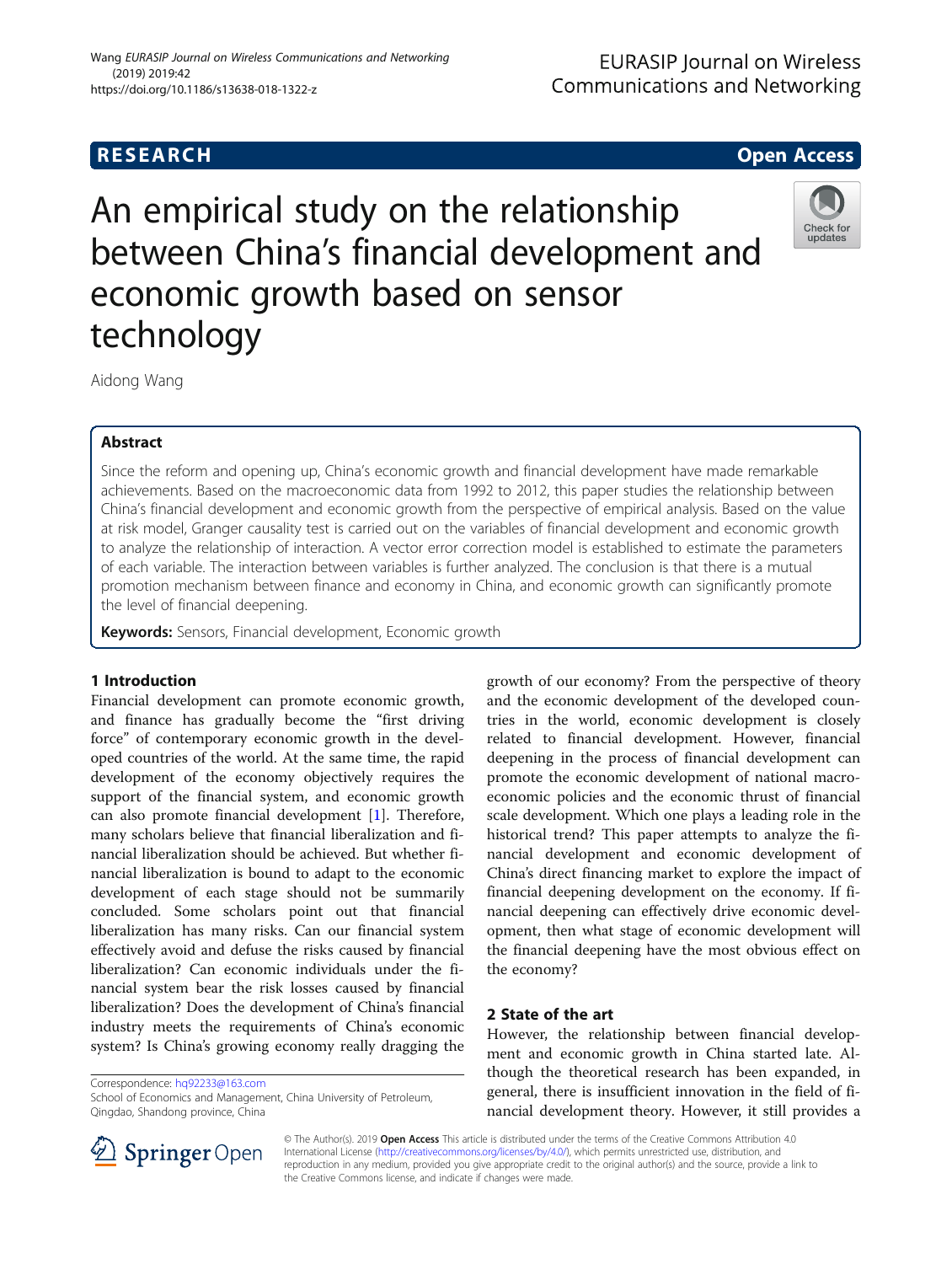lot of constructive guidance and theoretical basis for the development of China's domestic financial system. For example, at the macro level, Wang Zhaoxing proposed the theory of China's financial structure. The theory shows that under the condition of socialist market, economy only adjust the structure of a good financial system and give full play to the financial system regulating function to meet the needs of the socialist market economy with Chinese characteristics; at the micro level, Fan Gang and others proposed that the economic development needs competitive financing to provide financing services for enterprises rather than the allocation of government funds. Moreover, most theories or empirical studies are based on the correlation between financial development and economic growth after 1978. It is concluded that financial development such as the expansion of financial scale and structural adjustment will drive the growth of the economy, such as the increase of savings, the efficiency of investment conversion, and the efficiency of capital utilization. At the same time, economic growth can lead to the conclusion of financial development [\[2](#page-5-0)]. At the same time, most models only define financial correlation ratio (FIR) as the proportion of broad money in GDP. Much of the financial structure considered is limited to commercial banks. It ignores the growing and prominent role of the Chinese financial market, the bond market, the insurance market, the trust, and other financial institutions and financial markets. Domestic empirical research is similar to foreign empirical research. It is basically based on a panel model, a linear model, and a time series based on an unbalanced economic development in our region [[3\]](#page-5-0).

## 3 Methodology

# 3.1 Pegaloo algorithms for the interaction between financial development and economic growth

Before establishing the model and selecting explanatory variables and explanatory variables, it is necessary to understand the financial development and economic growth of our country. It is also necessary to understand the possible mechanism of interaction between them, and combining with the specific situation of our financial system can help to further analyze the model. Finally, a scientific econometric model is established [[4\]](#page-5-0). Economic growth is defined in economics as the continuous increase in material goods and services produced in a country or region. It means the expansion of economic scale and the increase of production capacity can reflect the growth of the economic strength of this country or region. Indicators of economic growth in our country are usually measured in terms of GDP, GNP, or their per capita or growth rate. Financial development refers to the short-term and long-term changes of financial structure. It is not only the comparison of the financial structure at different time points but also the change of financial transaction flow in each successive period [\[5](#page-5-0)]. The financial structure refers to the form and scale of all financial institutions and financial instruments in the financial market. In other words, financial development refers to the continuous evolution of financial institutions and financial instruments. Specifically, it represents the expansion of the financial scale and the improvement of financial deepening level [[6](#page-5-0)]. Since the theory of financial development, many economists have studied the contribution of finance to the economy. The endogenous growth model used by Pegaloo was the most classic, which was highly praised by many economic scholars. In the case of the most simplified endogenous growth model, he perfectly revealed the role of the financial system in promoting economic growth. The following is a brief introduction to the model and its related conclusions; assume that total output is a linear function of total capital stock, a model premise assumption; and the economy of the two sectors and the size of the regional population are unchanged. The region produces only one commodity. This commodity can only be used for investment or consumption if used for investment in fixed  $\delta$ . The conversion rate of saving investment is  $X$ . The total investment is:

$$
It = K(t+1) - (1-\delta)Kt
$$
\n<sup>(1)</sup>

When  $S_t = L_t$ , the market reaches equilibrium and stable state, and then the economic growth rate of the equilibrium state can be obtained (where S is the amount of savings converted into investment):

 $g = AS/Y-\delta(\cdot)$  (2)  $\cdot$ ) (2)

## 3.2 Vector autoregressive model algorithm

The value at risk (VAR) model is introduced into econometrics by Simms, which is used to predict and analyze the dynamic impact of random perturbations on the system and its magnitude, positivity, and duration. The modeling method of vector autoregressive model overcomes the disadvantages of the modeling method of traditional econometrics. For example, there is no obvious distinction between endogenous variables and exogenous variables during modeling. The model is not included in the model's endogenous variable interference, which leads to the complexity of the model or the problem of poor recognition and the interaction between the variables. VAR model was widely recognized and applied at the beginning of the introduction of econometrics. It has been proven that economic growth, financial institution size level, financial deepening level, and that four economic variables of government expenditures have been closely linked with each other by analyzing the descriptive statistics and the results of the gels causal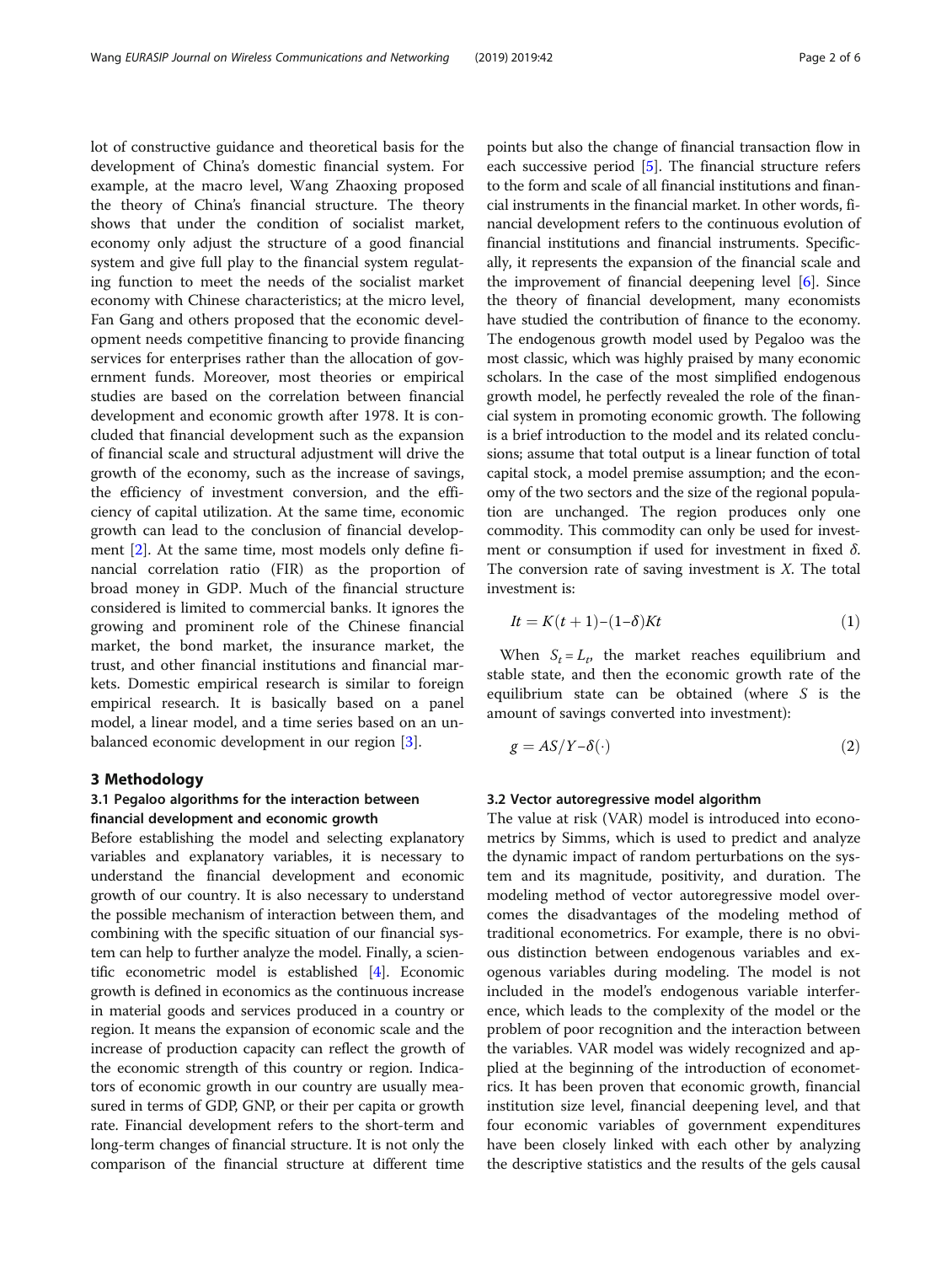inspection. Therefore, it is impossible to determine exactly which variable is the exogenous variable of the model. Using the advantages of the regression model, the VAR model is the basis of empirical research [[7](#page-5-0)]. In the post, the econometric significance and calculation results of each step are listed in detail. Before the VAR (P) model is established, the lag period of the model must be established [[8\]](#page-5-0). The following methods are used to determine the lag number P of VAR model: AIC, SC information, criterion, and maximum likelihood ratio, using Eviews5.0.

Under the limitation of the sample size, the maximum lag time of this model is 3. Otherwise, there will be a large parameter estimation deviation due to the insufficient sample size, leading to the wrong conclusion. According to the results of the operation, the minimum value of AIC and SC information is obtained when the model lag number is selected as 2, at the same time, likelihood ratio test LR value to take the biggest. Conclusion: when  $P = 2$  is the most consistent with this sample, the VAR (2) model is selected. The model of VAR (2) based on Eviews5.0 is as follows: (the result of the operation is appendix), in which LNPRGDP is chosen as the dependent variable:

$$
LNPRGDP = 0.06565456851 \times LNFIN(-1)
$$
  

$$
\div 0.48877859072 \times LNFIN(-2)
$$
 (3)

### 3.3 Vector error correction model algorithm

In the previous co-integration test, the four endogenous variables in the VAR (2) model have a long-term co-integration relationship, and the optimal equation of likelihood ratio test is selected to list the co-integration equation (Fig. 1). The VEC model has good predictability compared with the unconstrained VAR model. The

estimated equation of VEC model is consistent with the chosen likelihood ratio:

$$
\text{vecm} = \text{LBPRGDP}(-1) - 1.098551
$$
  
× LNFIN(-1)-0.537613 × LNFIR(-1) (4)

According to Eviews5.0, the matrix model of parameter estimation of VEC model can be obtained  $Y_t = (LNPRGDP)$ LNFIN LNFIN LNGOV)′ .

$$
Y_{t-1} = -\begin{pmatrix} -0.034777 \\ 0.078194 \\ 0.119161 \\ 0.112126 \end{pmatrix} \times \text{vecm}
$$
 (5)

From the equation of VEC model, it can be seen that the economic growth indicators and financial development indicators show the same trend of change from the long-term relationship. In this paper, Eviews5.0 is used for model building, testing, and prediction. The test method of augmented Dickey-Fuller test (ADF) in the unit root test is adopted in the test time series stationarity, and the maximum lag order is 4. The following re-sults are shown in Tables [1](#page-3-0) and [2:](#page-3-0)

## 4 Result analysis and discussion

The development trend of each variable is observed before the model is established. Due to the high volatility of economic variables, the four indexes of FIN, FIR, GOV, and PRGDP are calculated by natural pairs in order to reduce the impact of random volatility. The figure shows the annual variation of the four variables in the country. It can be found that several variables show an obvious upward trend. FIN, FIR, and GOV grew rapidly in the mid-1990s to the early 2000s, especially after 96 years. At the same time, the GDP per capita in the

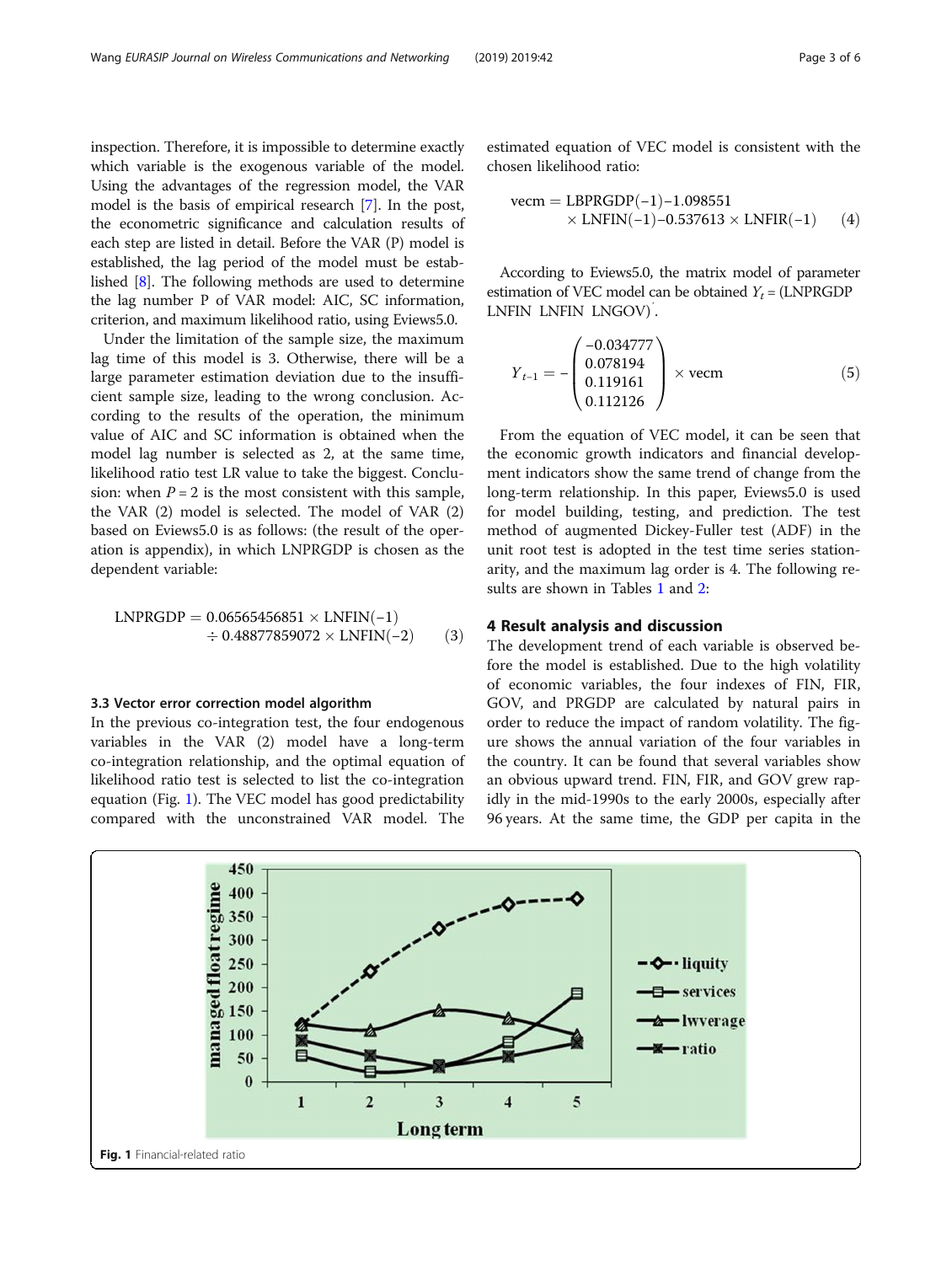<span id="page-3-0"></span>

|  | Table 1 Lag test results |  |
|--|--------------------------|--|
|--|--------------------------|--|

|   | AIC          | SC.         | LnL(P)   |
|---|--------------|-------------|----------|
|   | $-12.93838$  | $-11.94265$ | 149.3838 |
|   | $-16.000651$ | $-14.21119$ | 188.0062 |
| Κ | $-15.002246$ | $-12.45027$ | 162.2021 |

whole observation range is stable. It can also be seen in the diagram that several time series are likely to be autocorrelated, and there may be a little correlation between variables. The correlation between the sequences was determined by time series stationarity test and Granger causality test.

Figure [2](#page-4-0) shows the variation trend graph of three variables of financial correlation ratio (FIR) decomposition. It can be observed that the ratio of M2 to GDP, as well as the ratio of stock currency and bond market to GDP, also has an upward trend. But the M2 and bond markets have been relatively flat. And the stock market is affected by the stock price and other factors.

According to the ADF, test results can be concluded that LNPRGDP, LNFIN, LNFIR, and LNGOV are the four variables to the original sequence by stationarity test. Their t statistic values are all above the threshold of significance level. However, their first-order differential variable D(LNPRGDP), D(LNFIN), D(LNFIR), and  $D(LNGOV)$  ADF test  $t$  statistics are all less than the threshold value of 596 confidence and reject the original hypothesis. The four first-order difference variables are stable. It can be concluded that there is only one unit root in all four sequences, which is the conclusion of a single order sequence. The graphic observation and sequence stationarity test were performed through the descriptive statistical stage. It can be found that the indicators of economic growth and financial development indicators are closely related to the development trend. What is the causal relationship between China's financial development and economic growth? Whether financial development contributed to economic growth or the need for economic growth caused financial development. Or the relationship between financial development and economic growth is mutually reinforcing. Or are they just similar in time series but have no real causality? In this paper, the relationship between the two granger causality test methods is generally judged. The test results are shown in Table [3](#page-4-0):

The results of Granger causality test show that the indicators of economic growth and financial development can be found. The relationship between financial development and economic growth between 1992 and 2012. It is possible to significantly reject the hypothesis that financial deepening horizontal development (FIR) and financial institution scale (FIN) are not the Granger cause of economic growth (PRGDP). However, it is not possible to reject the hypothesis that economic growth (PRGDP) is not the Granger cause of the development of financial institutions (FIN) and financial deepening (FIR). Therefore, it can be concluded that financial development, especially financial deepening, is the cause of economic growth. The expansion of the financial scale and the development of financial deepening can significantly enhance the level of economic growth, while economic growth cannot significantly promote the development of finance. The same is true of the Granger causality test between the two groups: economic growth (PRGDP) and government spending (GOV). It can be concluded that economic growth can significantly and continuously raise the level of government fiscal expenditure, while the improvement of government expenditure level has little effect on the effect of economic growth.

The test results of each equation show that the coefficient  $t$  statistic values and  $F$  statistic values of each equation coefficient in VAR (2) model are very significant at the level of confidence  $X$  (Table [4\)](#page-4-0). And the determination coefficient F with the value of the fixed coefficient is also basically above 0.95, which proves that the statistical property of the model and the goodness of fitting are good. VAR (2) model stationarity test—for the unit root test results of VAR model, there are eight unit roots: 0.986022, 0.836921, 0.836921, 0.819441, 0.819441, 0.586825, 0.586825, 0.327158. The unit root test results show that all unit roots fall within the unit circle. It shows that the relationship between economic growth and financial development during the period of research during 1992–

|  |  |  |  | <b>Table 2</b> Unit test results |
|--|--|--|--|----------------------------------|
|--|--|--|--|----------------------------------|

| Variable       | statistic   | $P$ value | 1% threshold | 5% threshold | 10% threshold |
|----------------|-------------|-----------|--------------|--------------|---------------|
| <b>LNPRGDP</b> | 2.070981    | 0.9996    | $-3.920350$  | $-3.065585$  | $-2.673459$   |
| D(LNPRGDP)     | $-4.225075$ | 0.9991    | $-3.920350$  | $-3.065585$  | $-2.673459$   |
| <b>INFIN</b>   | $-4.225076$ | 0.9992    | $-3.920350$  | $-3.065585$  | $-2.673459$   |
| D(NFIN)        | $-4.225077$ | 0.9993    | $-3.920350$  | $-3.065585$  | $-2.673459$   |
| <b>INFIR</b>   | $-4.225078$ | 0.9994    | $-3.920350$  | $-3.065585$  | $-2.673459$   |
| <b>INGOV</b>   | $-4.225079$ | 0.9995    | $-3.920350$  | $-3.065585$  | $-2.673459$   |
| D(LNGOV)       | $-4.225080$ | 0.9996    | $-3.920350$  | $-3.065585$  | $-2.673459$   |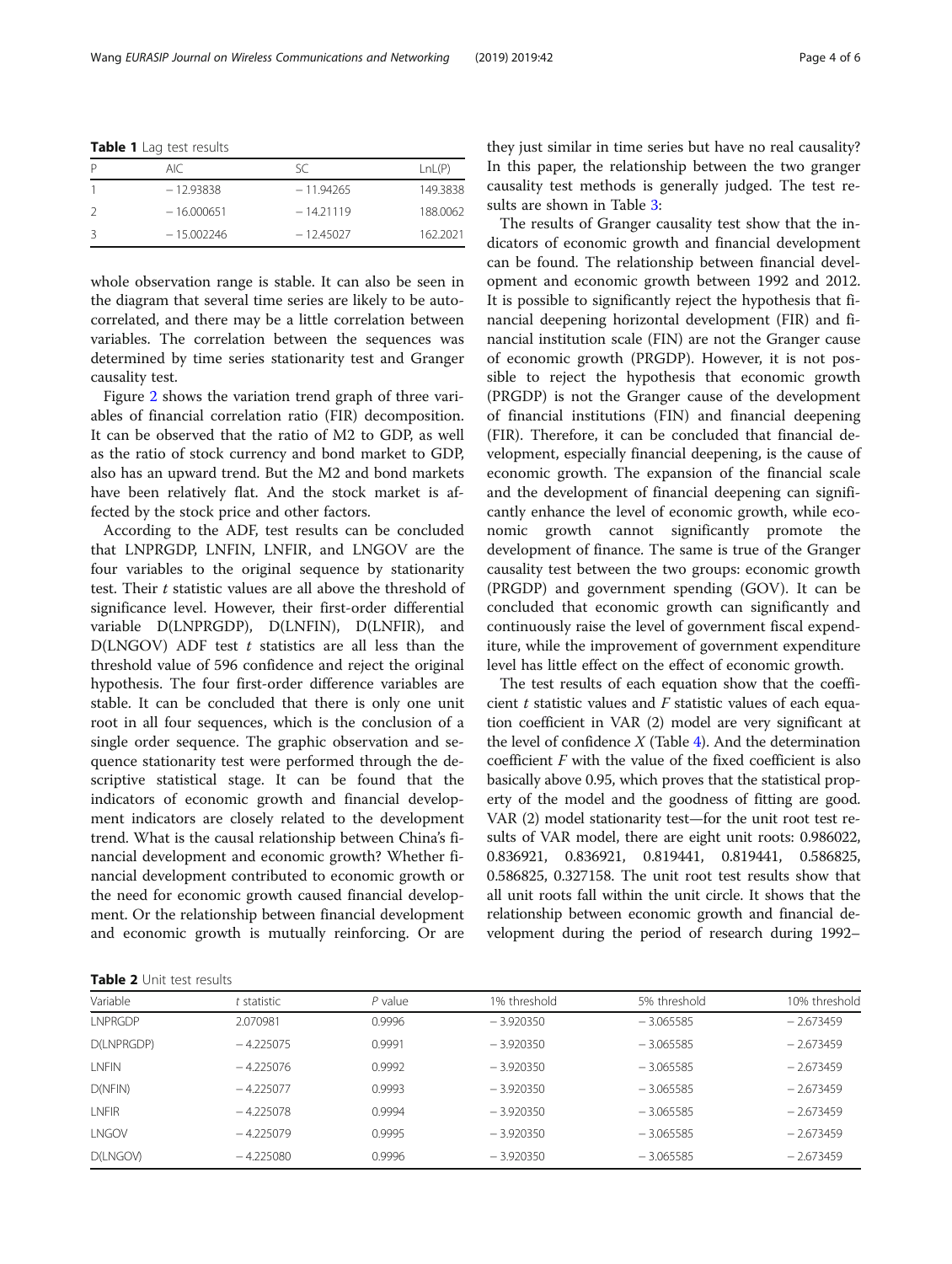<span id="page-4-0"></span>

2012 have been stable for a long time, which conform to the conditions of the VAR (2) model built. Because the VAR model is a non-theoretical model, the influence of one variable on other variables is generally not analyzed when analyzing the relevant conclusions. It is analyzed that when the model is subjected to some kind of impact, it considers how the influence of the disturbance affects the dynamic impact on all variables of the system, namely the impulse response function method. Variance decomposition refers to the contribution of each structural impact to the change of endogenous variables. In order to further clarify the relationship between China's financial development and economic growth, this paper makes impulse response function analysis and variance analysis. Since this article selects the data for the annual data analysis, results of impulse response function and variance were not significant; only the corresponding results are a simple comb, and only the effect of the shock impact is rough to observe. In the analysis of impulse response function, the impact of self-impact is not taken into account. LNPRGDP, LNFIN, and LNFIR variables will respond to the impact in the short or long term. The impact on LNGOV is very small. The difference is that LNPRGDP and LNFIN are impacted by other variables, and they show that they are first strengthened

Table 3 Results of the Granger causality test between LNPRDGP and other indicators

| Null hypothesis | F statistic | $P$ value |
|-----------------|-------------|-----------|
| <b>PRGDP</b>    | 1.47842     | 0.26151   |
| <b>FIN</b>      | 2.53865     | 0.11462   |
| <b>FIR</b>      | 1.0225      | 0.35,929  |

and then reduced to a stable state. The impact of LNFIR on other variables is gradually reduced to a stable state, and the impact of LNPRGDP on LNGOV shows a very insignificant change. The results of the variance analysis show that LNPRGDP is mainly affected by its own impact, which is only 25%. And the financial development index is affected by the economic growth index; the impact of the significant maximum is more than 50%. Since the selected variables are all I (1) sequences, LNPRGDP, LNFIN, LNFIR, and LNGOV may have a long-term stable cointegration relationship. Through the test results, it can be seen that at the 95% confidence level, there is no co-integration relationship, and there is at most one co-integration relationship, and there are at most two co-integration relationships. Thus, it is concluded that there are three co-integration relations in the significance level of 5%. When there are multiple co-integration relationships, the first co-integration relationship is usually chosen as the most optimal co-integration relationship between the likelihood ratio test results. It is chosen from that Eviews5.0 to provide the optimum co-integer relationship from the likelihood ratio examination:

Table 4 The test results of the VAR model equations

|               | <b>I NFIN</b> | <b>INFIR</b> | LNGOV    | I NPRGDP |
|---------------|---------------|--------------|----------|----------|
| $R^2$         | 0.977973      | 0.972146     | 0.996258 | 0.999004 |
| Adj. $R^2$    | 0.960351      | 0.949863     | 0.796258 | 0.979004 |
| Sum sq.resids | 0.660351      | 0.959863     | 0.896258 | 0.949004 |
| S.E equation  | 0.860351      | 0.949763     | 0.996258 | 0.699004 |
| $F$ statistic | 0.960651      | 0.949865     | 0.796658 | 0.899004 |
| Log likehood  | 0.962351      | 0.999863     | 0.796458 | 0.929004 |